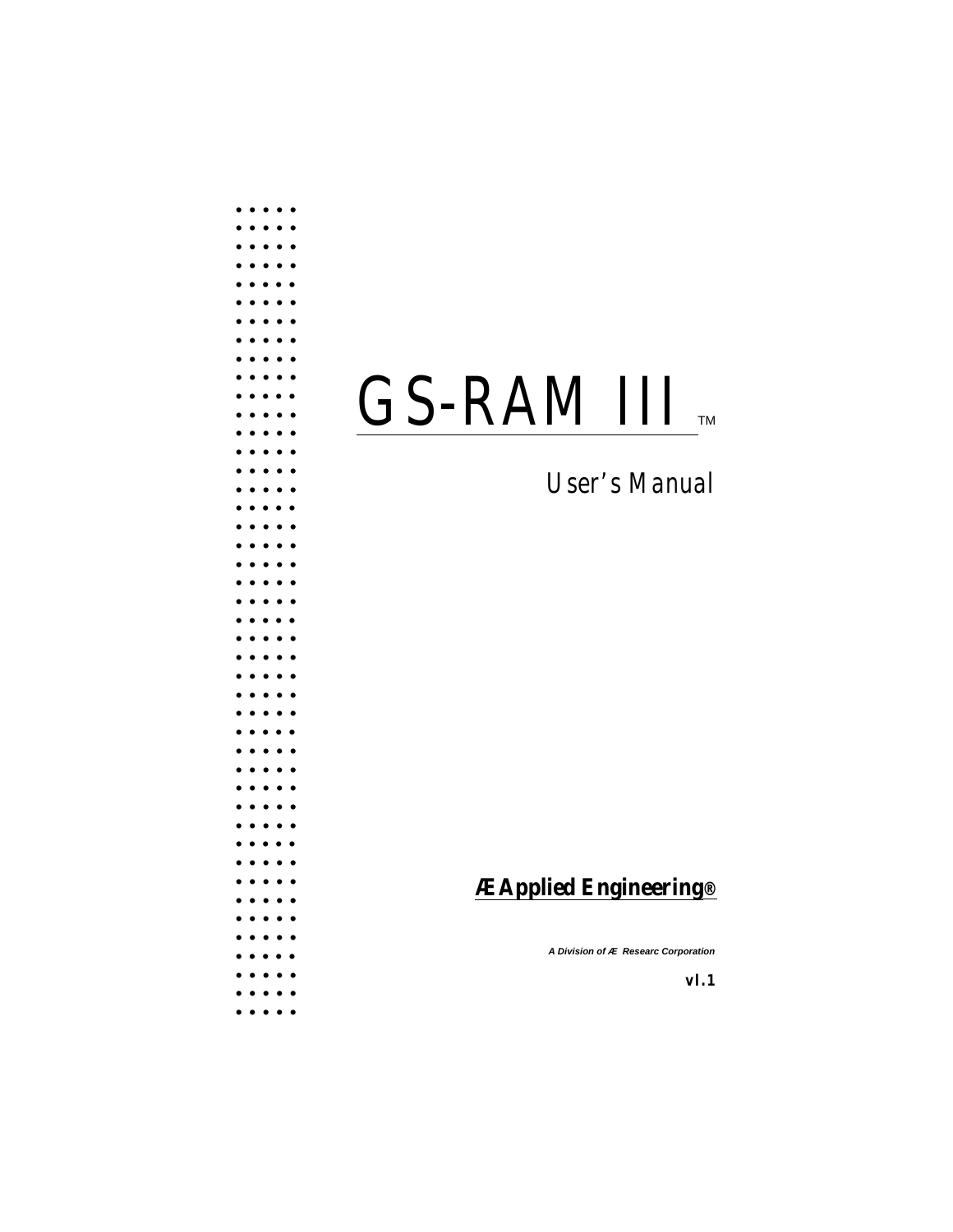# **Table Of Contents**

<span id="page-1-0"></span>

| <b>INTRODUCTION - ABOUT THE GS-RAM III</b><br><b>CHAPTER ONE - GETTING STARTED</b> |  |  |  |  |
|------------------------------------------------------------------------------------|--|--|--|--|
|                                                                                    |  |  |  |  |
| <b>CHAPTER Two-THE GS-RAM III AS A RAM DISK</b>                                    |  |  |  |  |
| Setting Up a RAM Disk                                                              |  |  |  |  |
| Addressing the GS-RAM III Disk                                                     |  |  |  |  |
| Using the GS-RAM III RAM Disk                                                      |  |  |  |  |
| <b>FORMATTING</b>                                                                  |  |  |  |  |
| <b>COPYING</b><br><b>SAVING</b>                                                    |  |  |  |  |
|                                                                                    |  |  |  |  |
| <b>CHAPTER THREE - ADDING MORE MEMORY</b>                                          |  |  |  |  |
| <b>Memory Increments</b>                                                           |  |  |  |  |
| Where to Get Chips                                                                 |  |  |  |  |
| <b>Chip Choices</b>                                                                |  |  |  |  |
| Installing the Chips                                                               |  |  |  |  |
| <b>GETTING HELP</b>                                                                |  |  |  |  |
| Returning a Product                                                                |  |  |  |  |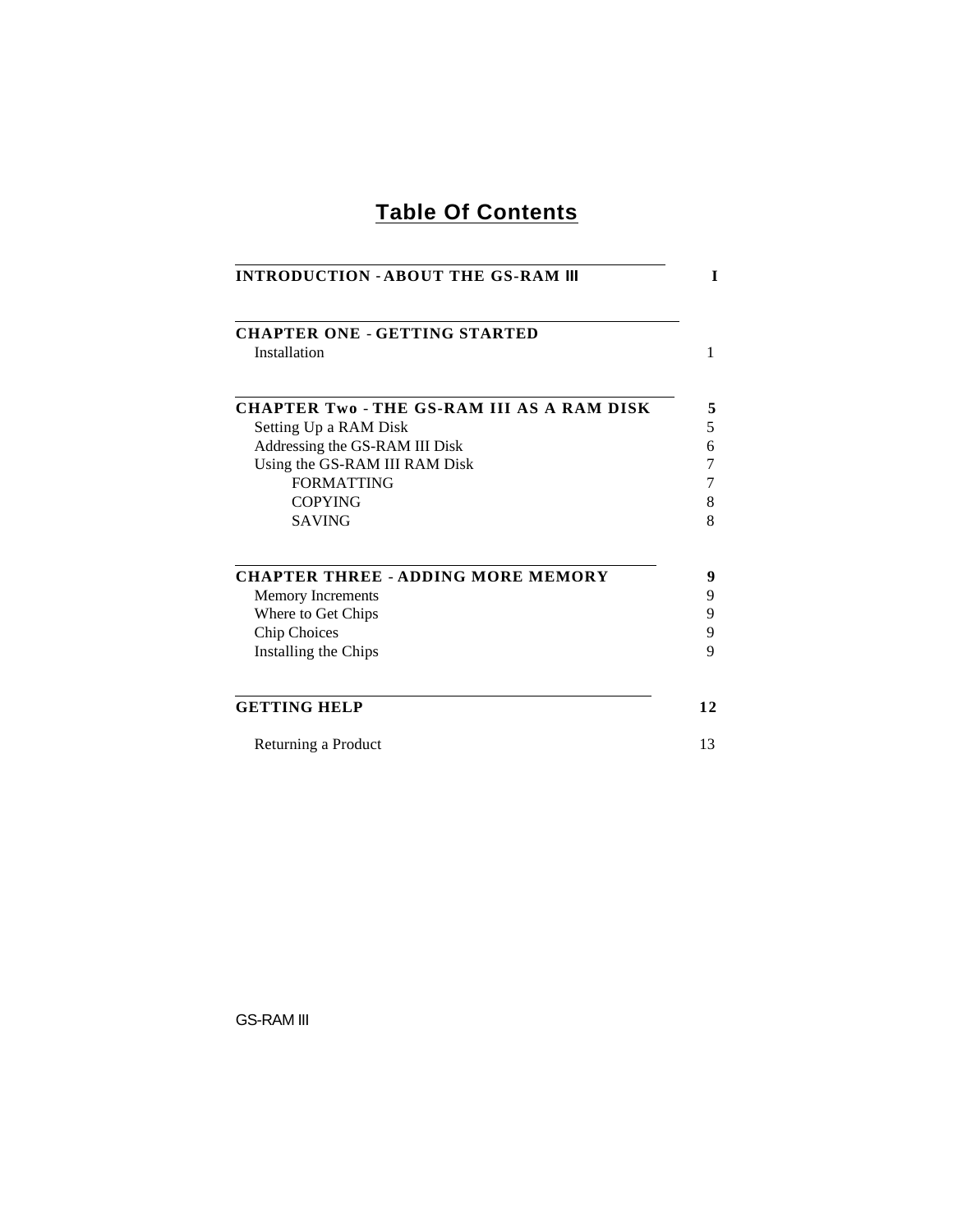## <span id="page-2-0"></span>**INTRODUCTION**

### **About The GS-RAM III Card**

**Memory Expansion--The** GS-RAM III allows you to increase the Random Access Memory (RAM) capacity of your Apple IIGS. RAM is the memory that can be both read From and written to--the addressable memory. Many programs automatically look for and use available RAM to give them more room to operate (desktop space). Many programs load themselves into the available RAM at startup. This greatly increases their performance because it reduces or eliminates the need to access the relatively slow mechanical floppy drives. GS-RAM Ill lets you increase the available system RAM by a maximum of 4 Megabytes (Mb) on the board itself, in increments of 1 Megabyte. This means that IIGS ROM 03 machines (with 1 Megabyte installed on the motherboard) can have a total of 5 Megabytes while the earlier IIGS's can have a total of 4.5 Megabytes.

**6Mb-**-when you want to expand beyond 4Mb, you can attach the 2Mb "Piggyback" Expander. It connects directly to the GS-RAM III and adds its 2Mb to the 4Mb on the GS-RAM HI for 6Mb s of memory.

**RAM** Disks--Use some of the GS-RAM memory to set up a RAM Disk. A RAM disk acts as an internal, electronic hard disk giving you super-Fast access to applications that are copied to it. Loading from and storing to a RAM disk can be as much as 20 times faster than a conventional disk drive because **it** eliminates the mechanical activity required by a conventional drive.

**DMA Support--**The GS-RAM III is fully DMA (Direct Memory Access) compatible. Any device that requires DMA-style memory can use all the available memory on GS-RAM III.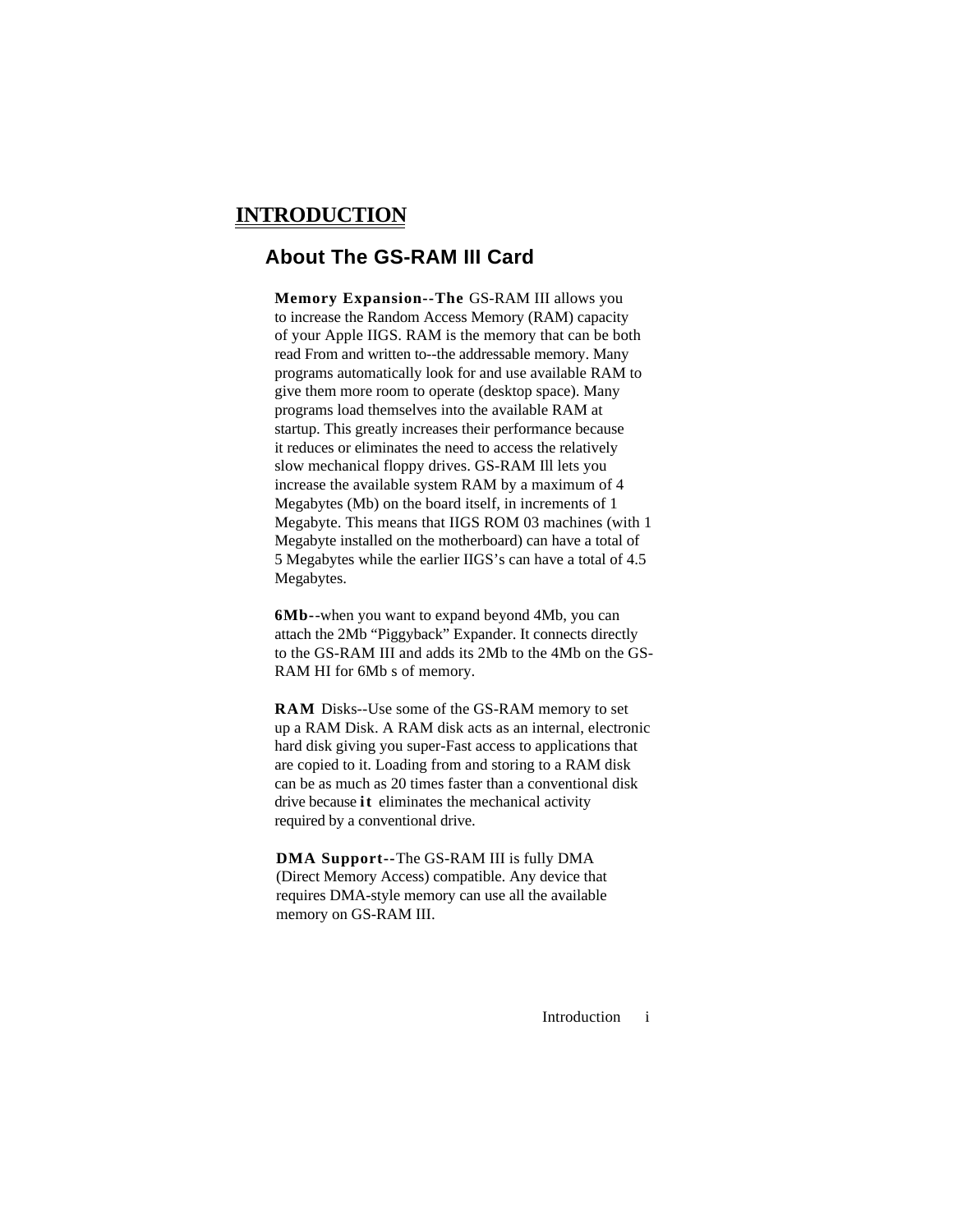**AW 3 Expansion Software**--with your GS-RAM, you've also received Applied Engineering's AW 3 Expander software. This program will greatly enhance the popular AppleWorks integrated software package adding such features as more Word Processor lines and Data Base records, an expanded clipboard, Multiple Disk Save and more.

Also included on the AW 3 Expander is a graphic test for your GS-RAM III that will tell you which, if any, chips are bad and will also check for the proper type of chips. Refer to the AW 3 Expander User's Manual for complete information about the disk.

### **About This Manual**

Below is a brief description of what is covered in each chapter of this manual.

**Chapter 1** will take you quickly through the installation and testing of your GS-RAM III card.

**Chapter 2** tells you how to use some of the expanded memory as **a** RAM disk. This is a great way to increase the access speed to different applications.

**Chapter 3**, as mentioned above, helps you to decide what chips you will need to expand the memory of your GS-RAM III card. It also explains how to install the chips yourself as well as how to return the card to Applied Engineering for a memory upgrade with no additional charge for the installation and testing.

**Appendices** provide you with instructions on what to do when you encounter a problem that is not covered in the manual.

We have tried to make this manual as informative, understandable, and error-free as possible. If you have any comments or suggestions regarding this manual or any other if manual, we would be glad to hear from you. Please address any comments or suggestions to:

### **Applied Engineering**

P.O. Box 5100 Carrolton, Texas 75011 Attention: Manager, Technical Publications

*Now, turn the page and let the memory begin!*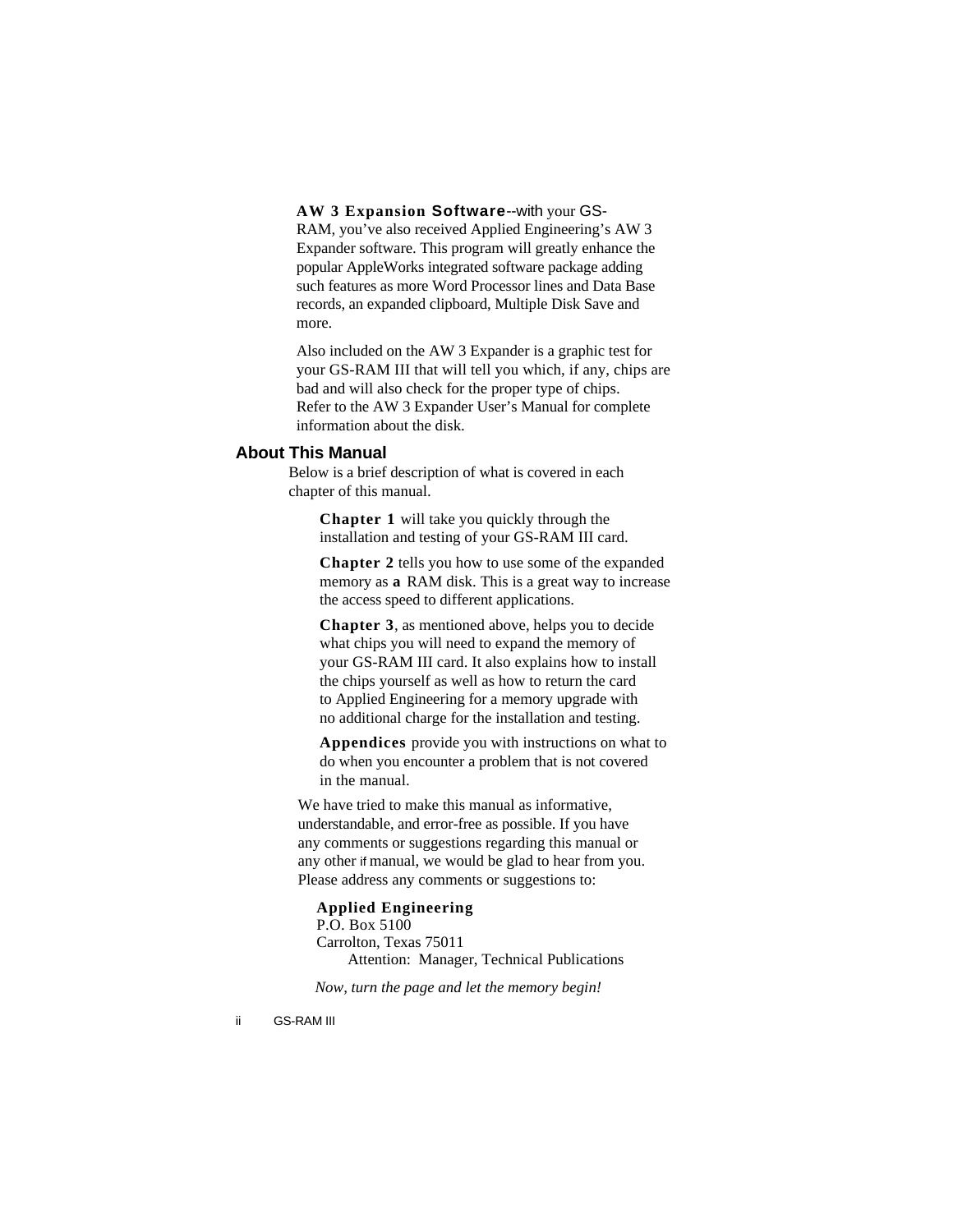### <span id="page-4-0"></span>**CHAPTER ONE**

# *Getting Started*

*+ Note:* If you're using GS-RAM III with the RamKeeper, plug it into the front side of the RamKeeper only.

This chapter tells you how to install and test the GS-RAM III memory expansion card. Before you install your memory-expansion card, please be sure you are familiar with *Setting UP Your Apple IIGs* and the *Apple IIGS Owner's Guide.* You'll need to be particularly familiar with the Control Panel functions as this manual makes frequent reference to the Control Panel menu.

### **Installation**

### **1) Turn off the computer.**

Leave the computer plugged in but flip the power switch to the OFF position.

### **2) Remove the Apple IIGS cover.**

Locate the two latches on either side of the backplate. Push in on the latches while pulling up and back on the lid.

### **3) Touch the power supply case.**

The case is shown in the illustration below. This will discharge any static electricity that may be on your body. Do not skip this step. Static electricity can ruin chips on the board and in the computer.

**4) Remove the memory-expansion card from Its antistatic bag.**

Hold the card by the edges, like a photograph. Do not touch the gold fingers of the card.

### **5) Check the position of the switches.**

The switches are located toward the top left edge of the card. The position of the switches lets the computer know how much memory is on the card. (Refer to following illustration.)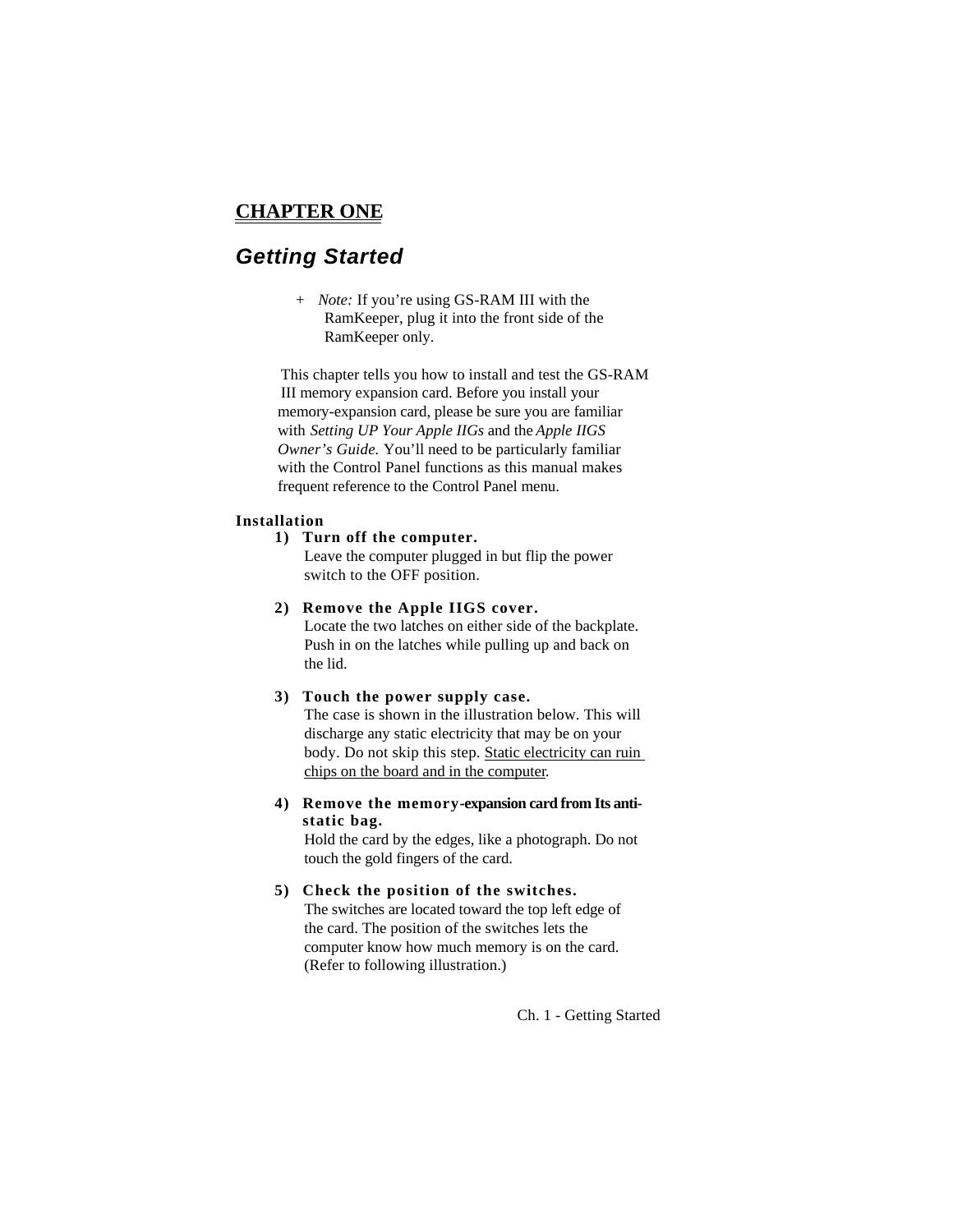

**Location of the Switches**

Your board may use either Flip Switches or Rocker Switches Refer Co the drawing below for proper settings

| Memory      | Switch | Switch 2 |
|-------------|--------|----------|
| 1 Megabyte  | Off    | ∩ff      |
| 2 Megabytes | .)n    | .)ff     |
| 3 Megabytes | ገքք    | l ) n    |
| 4 Megabytes | )n     |          |

### Flip Switches



### Rocker Switches **Check the Switches**

**6) PositIon the memory expansion card over the Memory Expansion Slot.**

The Memory expansion slot is located in the front right corner of the computer. Hold the card so that the long end of the card is toward the rear of the Computer.

2 GS-RAM III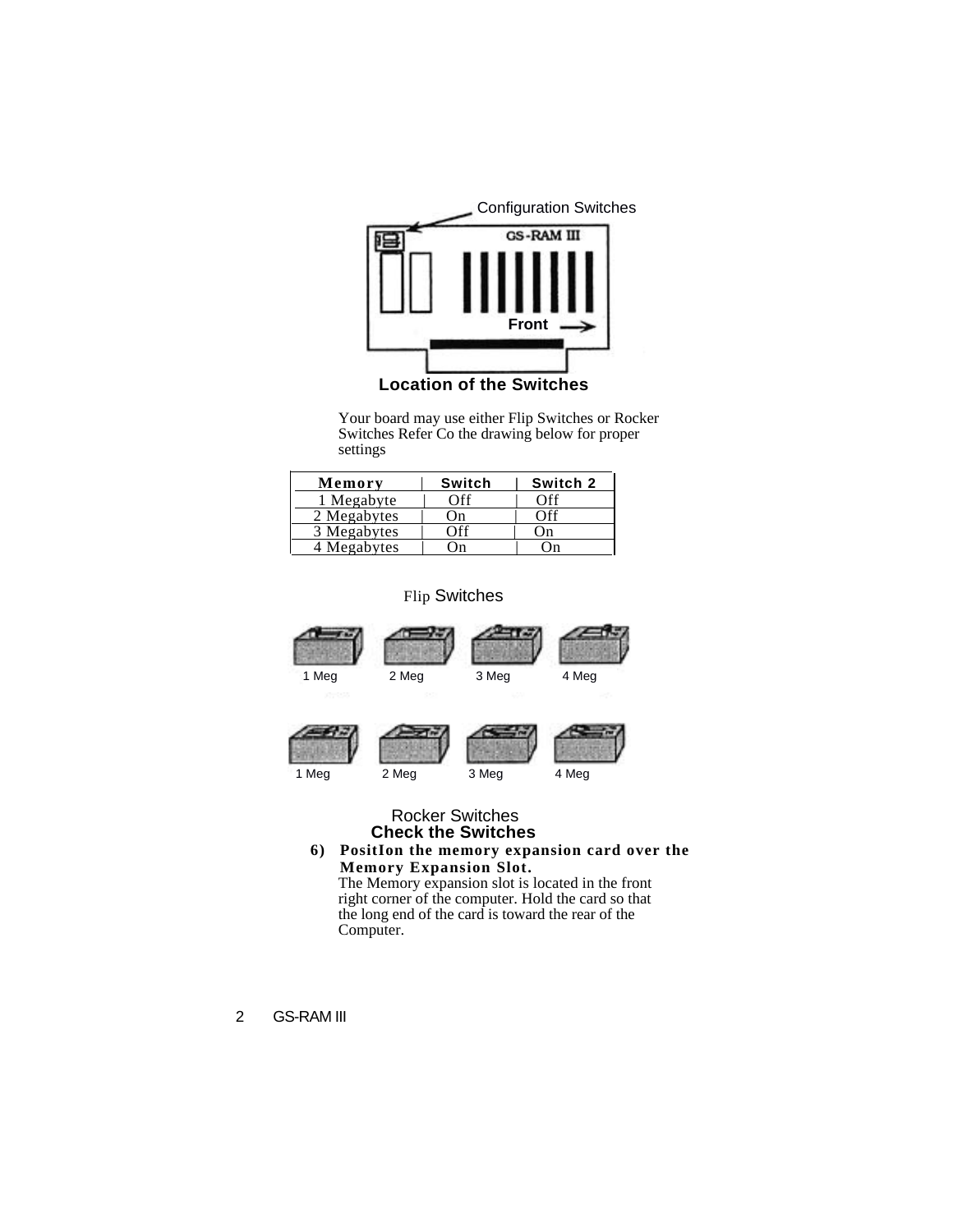### 7) **Insert the card.**

+ *Warning:* It is possible to install the card into the slot backwards. Make sure that the end marked "FRONT" on the card is toward the front of the computer.

Insert the gold edge-connector into the Memory Expansion Slot until it is completely seated. *The chips will be facing the power supply on the left side of the computer.* You can wiggle the card gently, back to front, to ensure a firm connection.

### **8) Replace the Apple IIGS cover.**

Slide the front of the lid in first, then press on the back edge until it snaps into place.

### **9) Check the RAM Disk setting to verify correct Installation**

You can verify that the computer recognizes the additional memory by checking the RAM Disk option in the Control Panel menu. Those using Finder vl.3 can select the Control Panel option from the Apple menu and then select the RAM icon, If you're using an earlier version of GS/OS or ProDOS 8, access the RAM option by doing the following:

- i) Turn on the computer then access the Classic Desk Accessories menu by holding down the Open-Apple and Control keys while pressing ESC.
- ii) Use the up and down arrow keys to select the Control Panel menu and press "return".
- iii) Select the RAM Disk option and press "return".
- iv) The number next to the Largest Selectable listing tells you the amount of memory that the system now has available.
- **10) Make a copy of the AW 3 Expander disk.** It is very important to make backup copies of your master disks when possible. The AW 3 Expander disk is not copy protected. You can copy it using the IIGS's Finder'. Simply drag the AW 3 icon to the icon of the destination disk.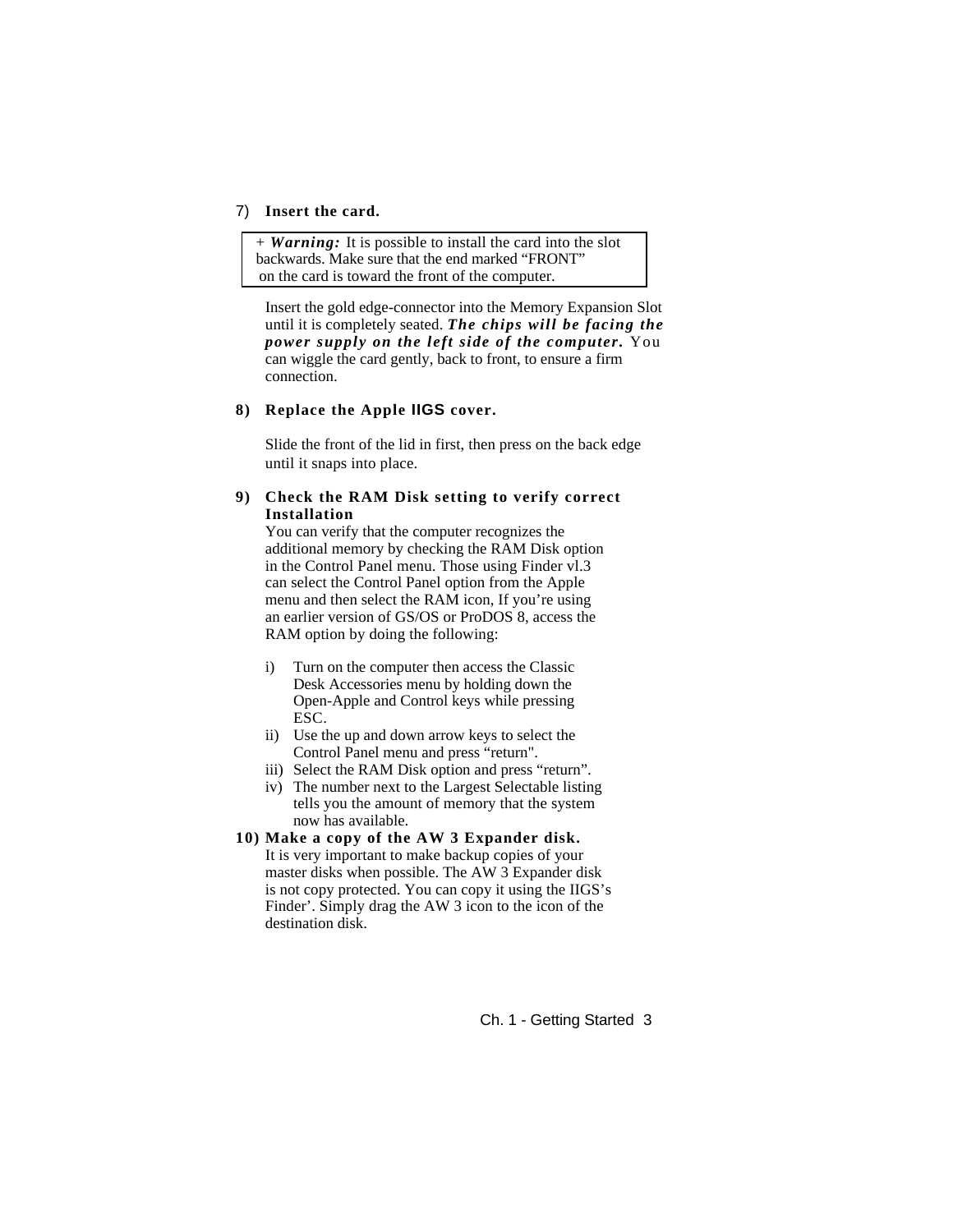If you don't use the Finder, you can use the "Copy Files" option of your GS utility disk or the "Filer" program included on the AW 3 Expander disk.

*+ Note:* Instructions for copying with Filer are included in the Appendix of the AW 3 Expander manual. Instructions for copying with System Utilities are included in, *Apple IIGS System Disk User's Guide.*

### **After you copy the disk, store the master in a safe place**

### **11) Test the card.**

Boot your COPY of the AW 3 Expander disk and select the GS-RAM III Test program from the main menu.

*+ WARNING:* The GS-RAM Ill test program will erase any files or programs stored in RAM

### **12) Installation is complete!**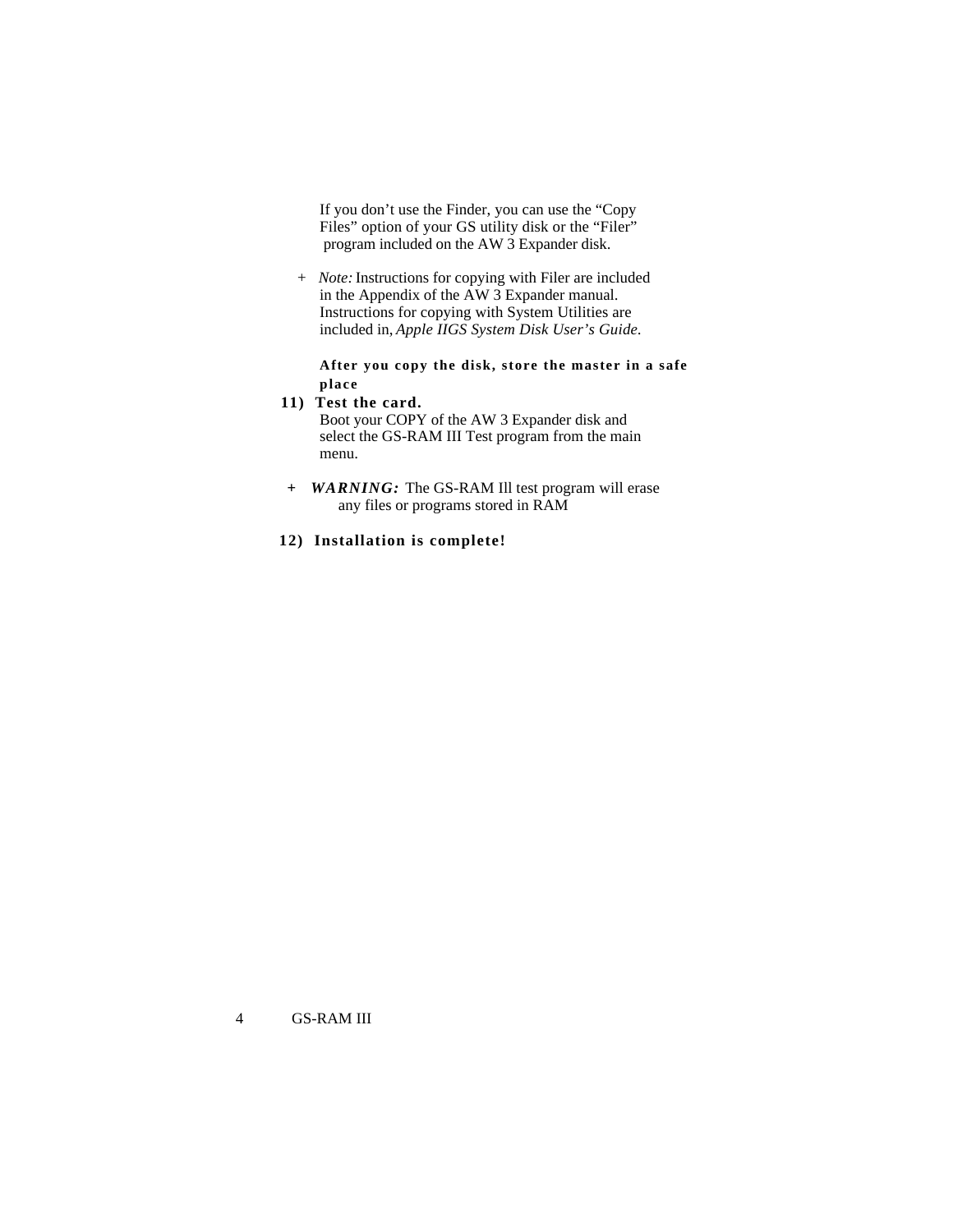# <span id="page-8-0"></span>**CHAPTER Two**

### *The GS-RAM III as a RAM Disk*

Many of the newer application programs take advantage of the extended memory automatically. However, you may want to use part of the extended memory to emulate a RAM disk. Creating a temporary RAM disk will give you much faster access to some applications (programs which do not automatically take advantage of the increased memory). The following section explains how to create a temporary RAM disk.

### *Setting Up a RAM Disk*

If you want to set up the GS-RAM III as a RAM Disk, run the Control Panel program from the lIGS Desk Accessories Menu (under the  $\blacksquare$  menu or press control--esc). Then select the RAM Disk option.

You must first tell the computer how much of the card's memory you want to set aside for use as a RAM disk. The minimum setting limits the amount of memory that applications can use. The maximum limits how much memory the RAM disk can use. You II want to leave enough memory open to support the programs that automatically take advantage of the extra memory.

*• Note.* If working with GS/OS or an application that uses a version of ProDOS before 1.2, the minimum and maximum RAM disk settings must be equal.

If an application needs more memory than you have allotted, a message to that effect will come up on the screen. You can adjust accordingly by selecting 'RAM Disk" from the Control Panel program and decreasing the maximum RAM disk size.

Changing the Control Panel setting will not change the currently established RAM disk. You will have to turn off the power to establish a RAM Disk of a different size. The new settings will take affect upon startup.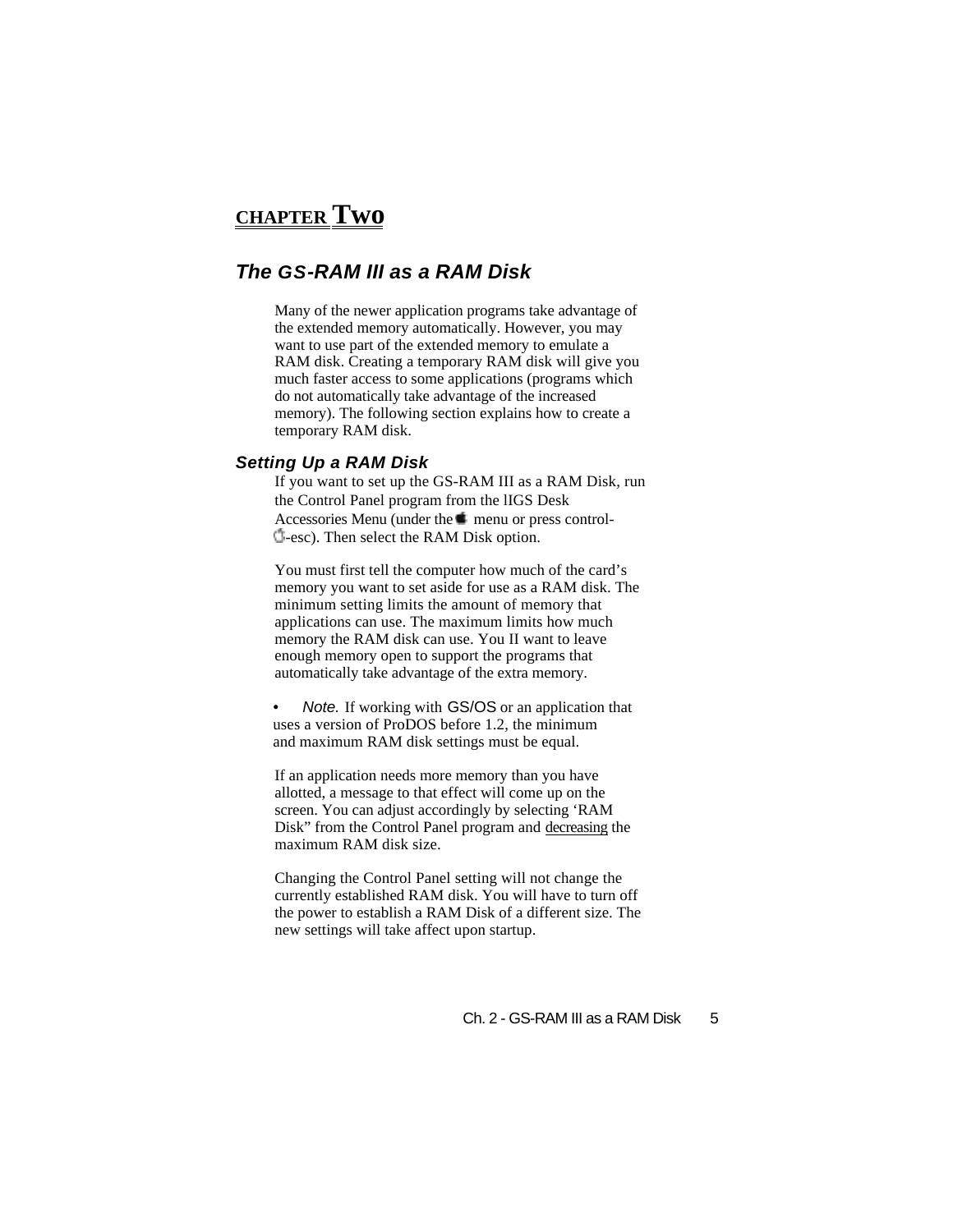<span id="page-9-0"></span>**+ Remember:** Powering down will in turn erase what is currently in the temporary RAM disk you have created. Save any data from the RAM Disk that you do not want to erase before powering down.

### **Addressing the GS-RAM III Disk**

Some applications may ask you to identify your RAM disk by slot and drive number.

**SLOT:** The GS identifies your mock RAM disk in slot 5 just as it recognizes a 3.5" drive as being in slot 5.

**DRIVE:** The drive number will depend on what you decide to use as your startup device. Drive 1 can be either the RAM disk or a 3.5" drive. Choose one or the other using the "Slots" heading under the Control Panel Program.

- First, make sure slot 5 is set to "Smart Port."
- -- If you want the computer to boot your RAM disk at startup, select "RAM Disk" next to the "Startup Slot" heading. The GS will recognize the RAM disk at, 55,D1 and the 3.5" drive will be 55,D2.
- -- If you want the computer to boot your 3.5" drive at startup, enter "5" (or "Scan") under the "Startup Slot" heading. The GS will recognize the 3.5" drive at S5,D1 and the RAM disk will be 55,D2.
- A second 3.5" drive will be  $52, D1$ . The following chart may help you to understand:

| Boot "Slot 5"            | Boot "RAM Disk"        |  |
|--------------------------|------------------------|--|
| $S5.D1$ --- 3.5" drive   | $S5,D1$ --- RAM disk   |  |
| $S5,D2$ ---- RAM disk    | $S5.D2$ --- 3.5" drive |  |
| $S2, D1$ ---- 3.5" drive | $S2,D1$ --- 3.5" drive |  |

Note: If using proDOS<sup>®</sup> 1.1.1, your second 3.5" drive (52,D1) will not be recognized. This early ProDOS version allows only two devices per slot. See your authorized Apple dealer to upgrade your applications which use ProDOS 1.1.1.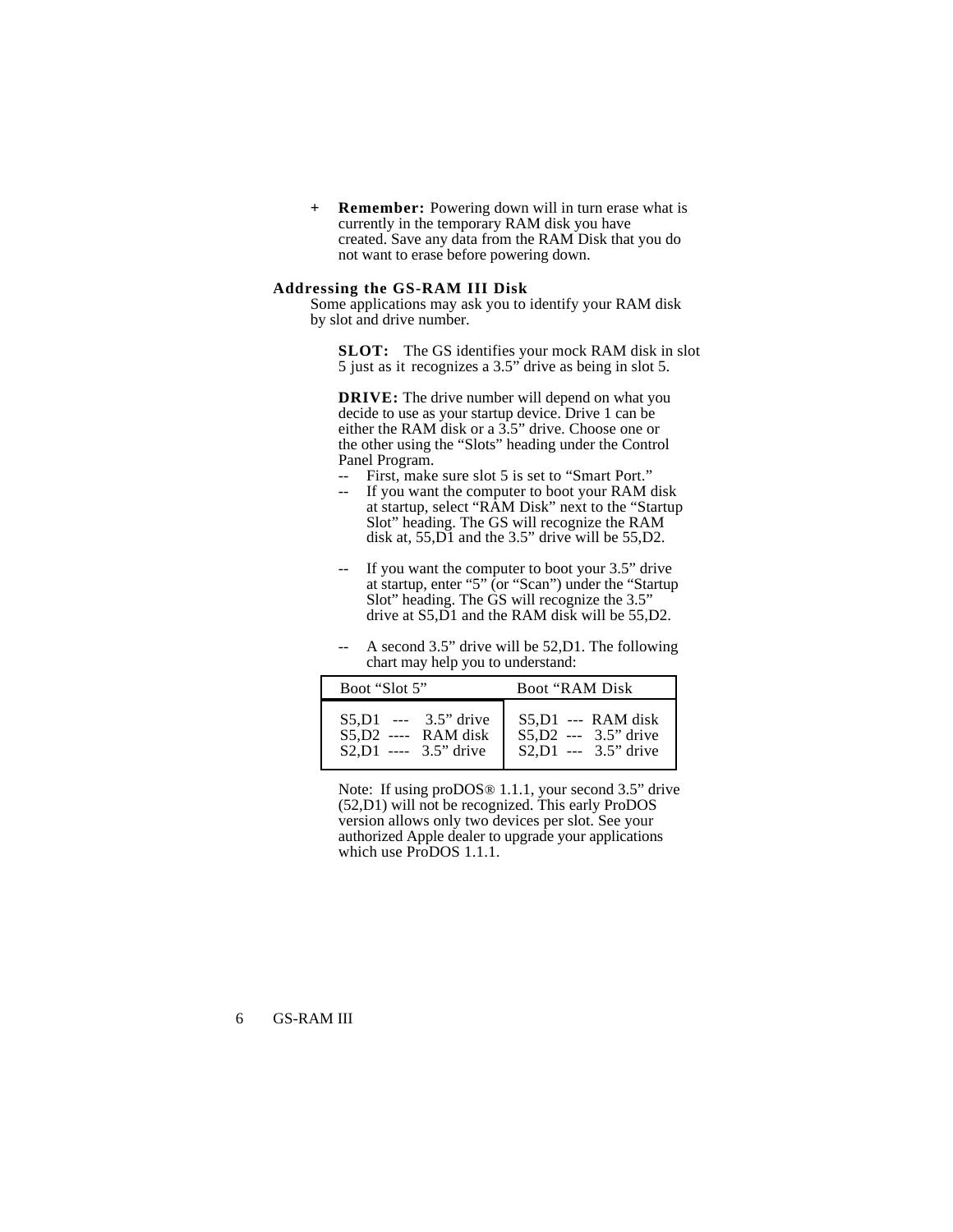### <span id="page-10-0"></span>**Using the GS-RAM III RAM Disk**

Now you are ready to use the RAM disk you have created. Think of it as a regular disk. You can format it then save or copy documents or applications onto it.

Remember: The RAM disk is only a disk as long as the power is on. The information it contains is lost when the power is turned off (unless you have saved that information to a disk or disks).

### **FORMATTlNG**

**You need to format the RAM disk only if you plan to use It as your startup device.** The disk will be automatically formatted at startup for saving and copying. So, if you plan only to save to and copy to the disk, you don't need to worry about formatting. If, however, you plan to use the RAM disk as a startup device, format the disk just as you would a regular disk. Format for either ProDOS, Pascal or Applied Engineering's CP/AM (5.1.1 or later) depending upon the operating system of the application(s) you intend to store on the RAM disk. Here are a few ways to format for the different systems:

- Format for ProDOS using the "Format" option on your IIGS System disk or IIGS System Utilities. Or, you may find it easier to use the Finder's "Format Disk" option under the "Special" menu.
- Format for Apple Pascal 1.3 by X-ecuting the "Formatter" program on your Pascal disk. (Refer to Apple Pascal documentation for more information on formatting for Pascal.)
- To format for CP/AM versions 5.1.1 and following, refer to the formatting instructions in the CP/AM manual.
- *+ Note:* **Do not** try to format the disk for DOS 3.3. The 3.3 applications were designed for use with 5.25" disks and will not work with the IIGS RAM disk.

You can give the RAM disk any name that the operating system will allow.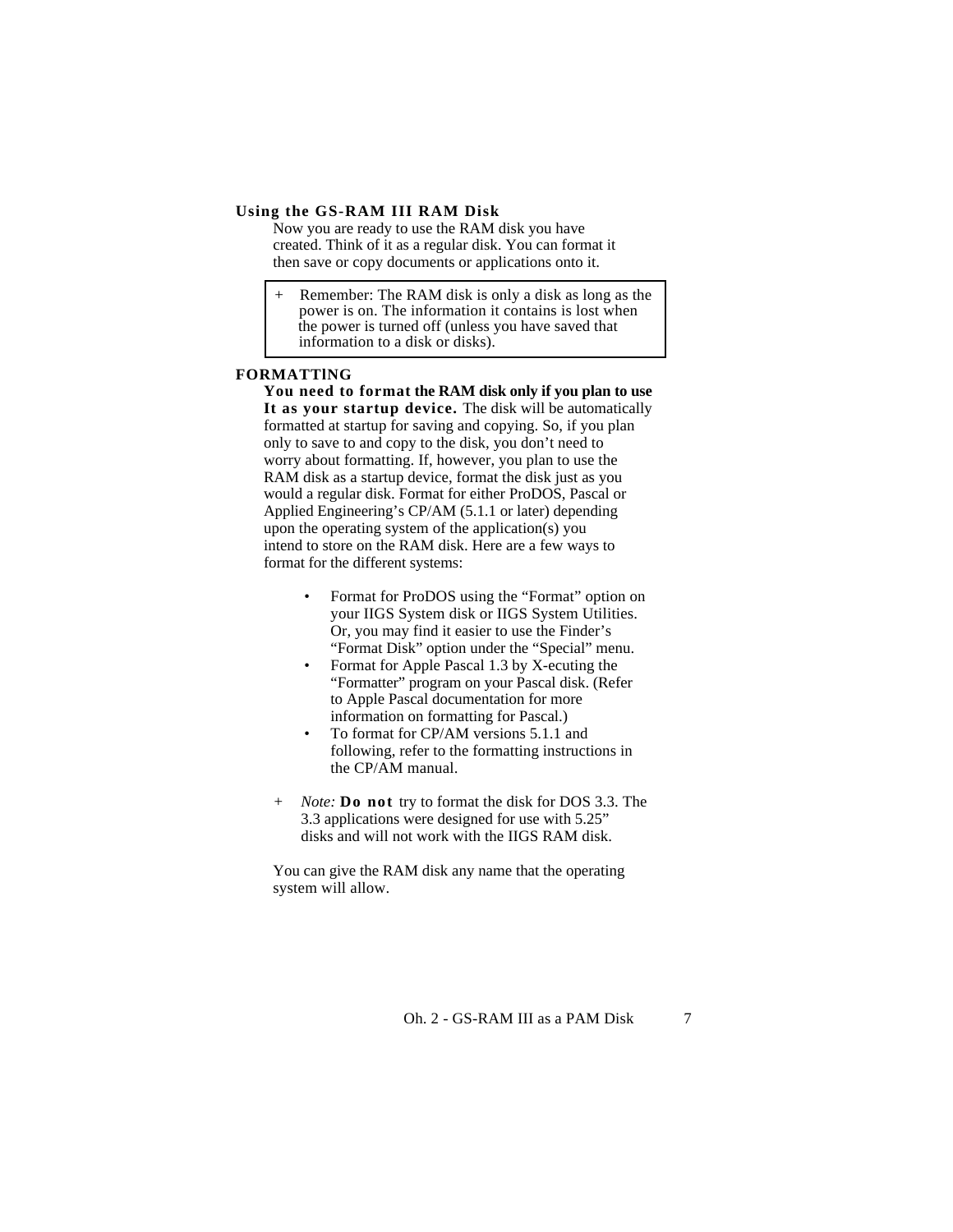### <span id="page-11-0"></span>**COPYING**

You can copy programs to the RAM disk with the "Copy Files~ option on your System Utility Disk. You may prefer to use the Finder to make direct copies of ProDOS applications by dragging the application's icon to your RAM disk's icon.

### **SAVING**

You can save documents onto the RAM disk just as you do on a regular disk. But be sure to *save the contents of your RAM disk on a regular formatted disk before you turn off the power.* You will most likely want to save to a regular disk *during* use to keep documents from being lost due to power surges, power loses, and other frustrating occurrences.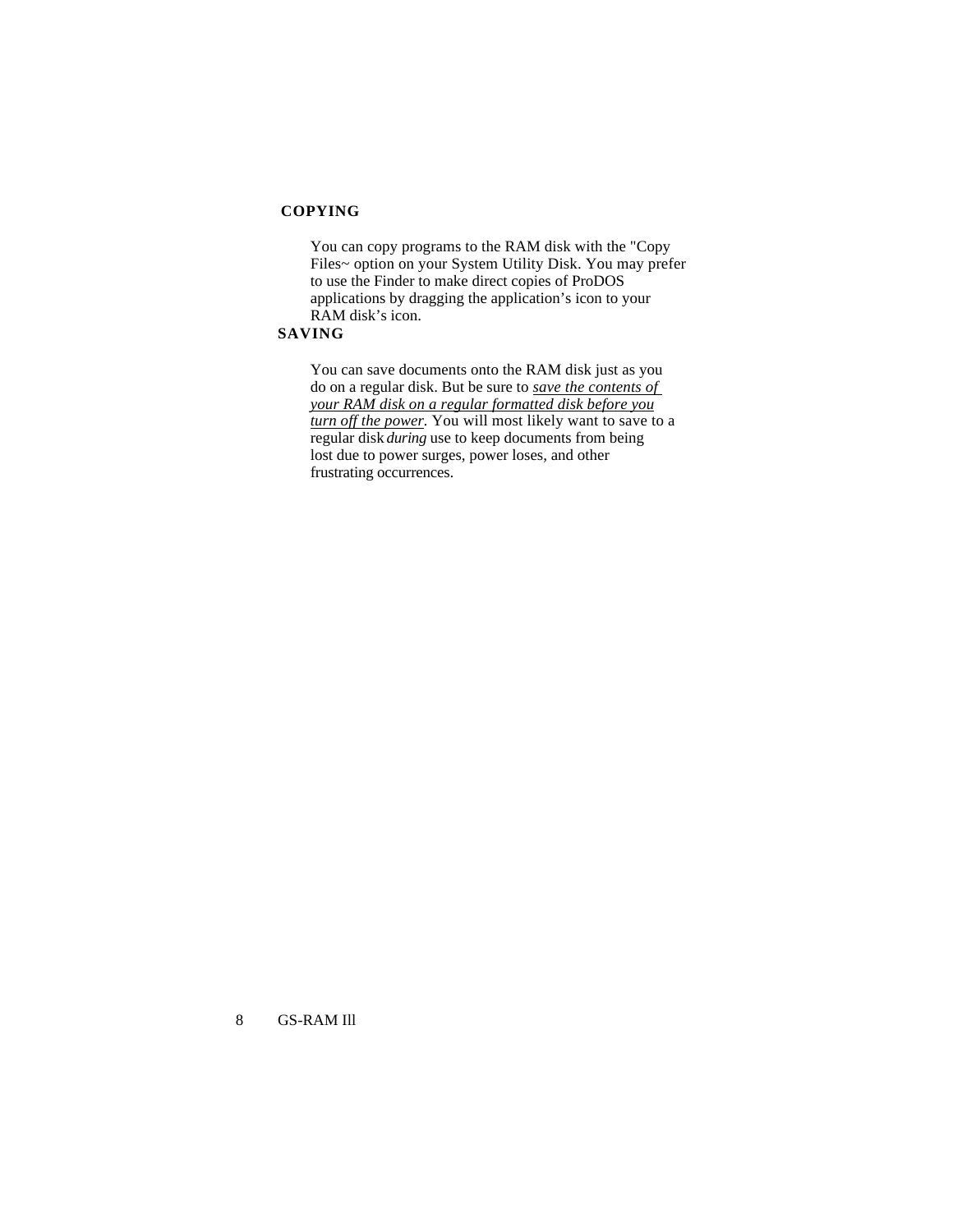### **CHAPTER THREE**

### <span id="page-12-0"></span>*Adding More Memory*

#### *Memory Increments*

Your GS-RAM III can be expanded in 1Mb increments up to 4Mb on the board. When you want to add more than 4Mb, you can attach the 2Mb 'Piggyback" Expander for a total of 6Mb**.** Call Æ sales at (214) 241-6060 for more information about the Expander.

#### *Where to Get Chips*

Selection of the proper memory chips for your GS-RAM Ill can be a little tricky. There are several chip manufacturers and many different types and specifications of RAM chips available.

You may be able to find memory chips with the proper specifications at some computer or electronics-parts stores, But we recommend that you purchase them from Applied Engineering. Applied Engineering receives bulkquantity discounts on purchases of memory chips and can often offer them for less. Applied Engineering uses only the highest-quality memory chips. When you get ready for more memory, give Applied Engineering a call. You'll be assured of getting the right chips at the right price.

#### *Chip Choices*

Your GS-RAM III can contain up to 4 Mb using 1 Mb x 4 (1 megabyte by four) ZIP DRAM chips. You need to use 120 nanosecond (-12) chips or faster. Memory on the card is organized into four blocks, labeled on the card. Each block consists of two memory chips. You must add these chips in groups of two, filling the blocks in order, 1Mb thru 4Mb.

### *Installing the Chips*

There is nothing complicated about installing RAM chips onto the memory expansion cards. Just follow these basic guidelines: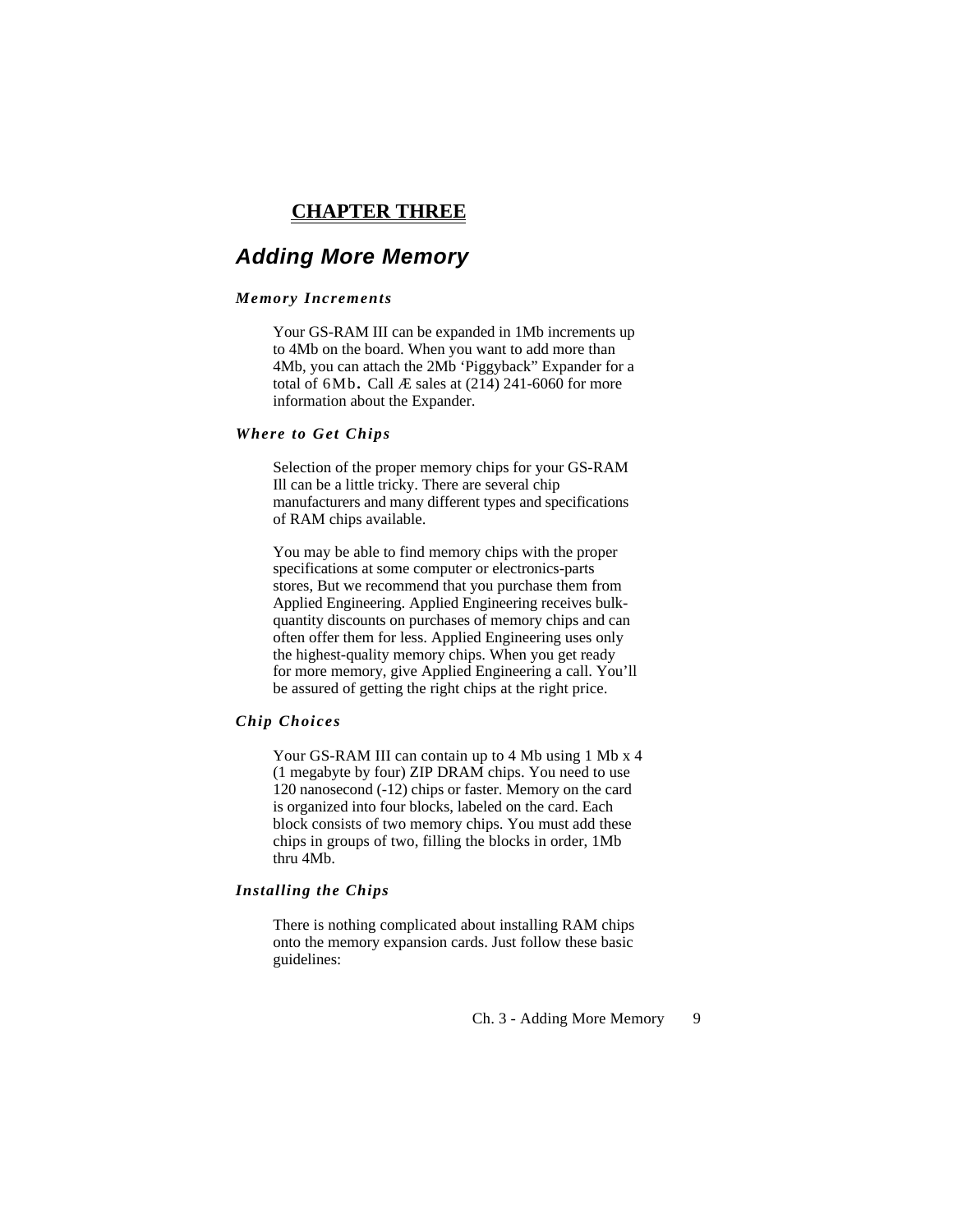Fill the memory blocks in numerical order. Refer to the illustrations below.

### **1) Remove the card from your computer if it is currently Installed.**

- **+ Warning!** Static electricity can ruin chips. Touch the power supply before handling the board or the chips.
- **2) Position the chip so that the notch (or dot, on some chips) points UP, away from the gold edge-connector on the bottom of the card.**



**+ Warning:** If you install a chip upside down it could possibly damage the chip Be sure to double check the orientation dot

### **3) Align each leg (pin) of the chip with its socket hole.**

You may have to bend the pins slightly to align them with the holes. Do this by holding the chip on edge so that one of the rows of feet are against the tables surface. Now apply downward pressure to the chip while rolling it toward the bottom of the pins. This will bend the pins uniformly.

### **4) Press down firmly on each chip.**

This ensures that it is fully seated in its socket. Check closely for bent pins.